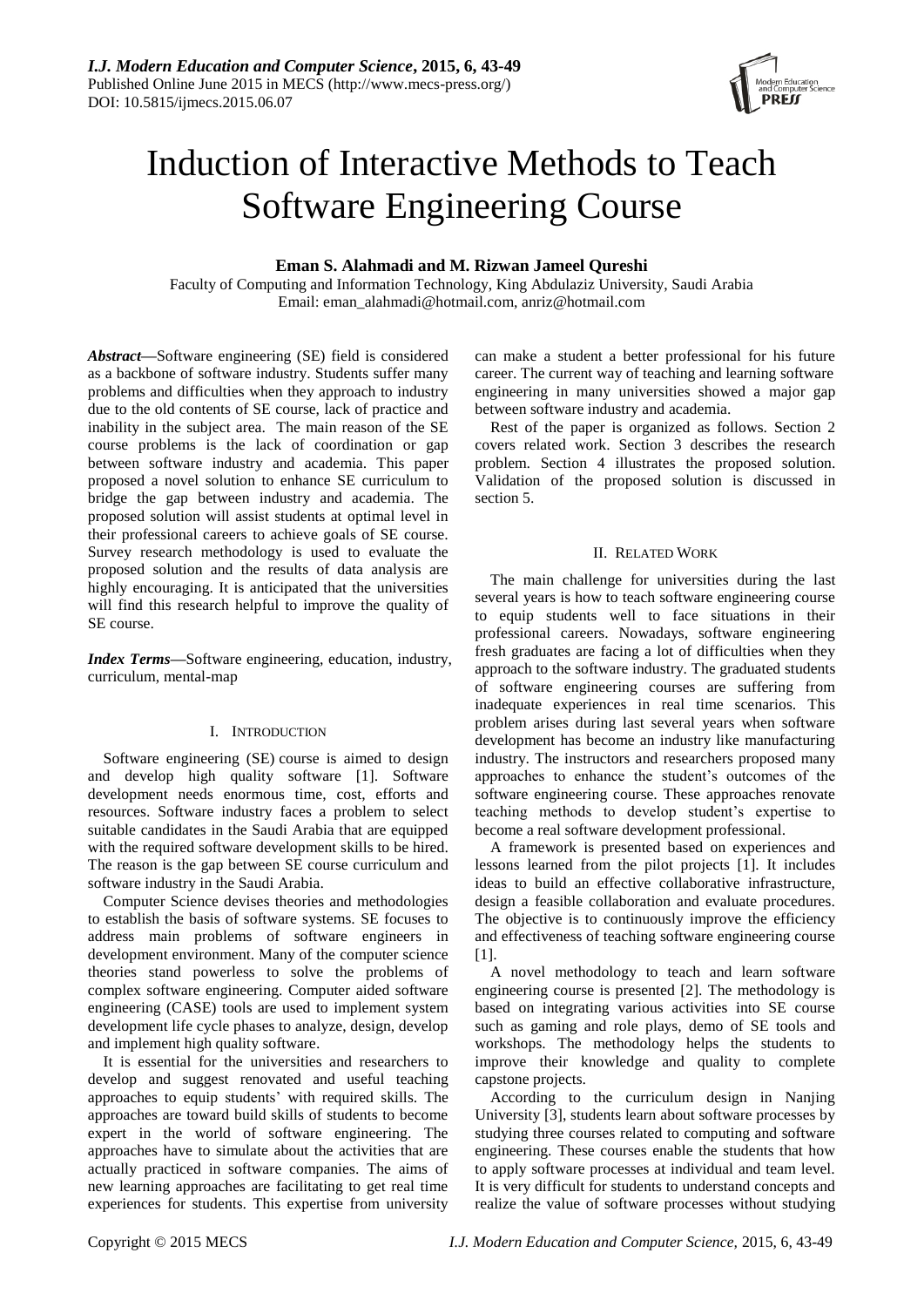software projects management course.

An approach is proposed to assess group work performance of students to improve teamwork skills [4]. More specifically, the proposed approach is focused on effective assessment and it is appropriate for software engineering curriculum. It can be tailored to specific courses or requirements in group work skills development. The proposed approach is applied on several courses and the results are found positive and promising.

| Table 1. Summary of the Related Work |  |  |  |
|--------------------------------------|--|--|--|
|--------------------------------------|--|--|--|

| Title                                                                                                                           | Summary                                                                                                                                                                                                                                                         |
|---------------------------------------------------------------------------------------------------------------------------------|-----------------------------------------------------------------------------------------------------------------------------------------------------------------------------------------------------------------------------------------------------------------|
| A framework for global collaboration in teaching software engineering<br>$[1]$ .                                                | There is a need to extend the opportunity to more students in several<br>countries to standardize the collaboration infrastructure.                                                                                                                             |
| Activity based teaching learning in software engineering-An experience<br>$[2]$ .                                               | The assessment of students learning focused on their understanding and<br>application more than it is on memory.                                                                                                                                                |
| An introductory software engineering course for software engineering<br>program $[3]$ .                                         | Attendees of this course come from grade one and two.<br>Students without experience in software projects management will have<br>difficulties to understand concepts and values of software process.<br>Usage of waterfall model which has many disadvantages. |
| Assessing Teamwork Performance in Software Engineering Education:<br>A Case in a Software Engineering Undergraduate Course [4]. | Inability to assess the development and improvement of teamwork skills.                                                                                                                                                                                         |
| Educating students by "real-world" software engineering practice-<br>Designing software engineering practice course [5].        | There is a need to add more interesting functions for students to satisfy<br>their true needs.                                                                                                                                                                  |
| Educational software engineering: Where software<br>engineering.<br>education, and gaming meet [6].                             | Education based on coding requires extensive skills and logic.                                                                                                                                                                                                  |
| Enhancing the software engineering curriculums: A case study of the<br>Jordanian Universities [7].                              | No covering for reducing the gap between SE and CS graduates and the<br>software industry.                                                                                                                                                                      |
| Software Engineering Education in Jordan [8].                                                                                   | Knowledge areas proposed by the 2013 SWEBOK were measured.                                                                                                                                                                                                      |
| Teaching Software Engineering in Developing Countries: A Position<br>Paper $[9]$ .                                              | The perspective of this paper is based on the experience in teaching<br>software engineering course in a developing country.                                                                                                                                    |
| The challenge and practice of creating software engineering curriculum<br>$[10]$ .                                              | Students still cannot make "real-world" software engineering practice.                                                                                                                                                                                          |
| The necessary software measurement knowledge in software engineering<br>education from the practitioners' point of view [11].   | Participants must be selected according to certain criteria to assure their<br>level of expertise.                                                                                                                                                              |
| The Research of Software Engineering Curriculum Reform [12].                                                                    | The methods of teaching reform should be implemented on wide<br>experiment.                                                                                                                                                                                     |

The proposed approach [5] focuses on both design and delivery of software engineering curriculum to educate students using industrial software engineering exercises, expertise and learnt lessons. A web-based educational gaming environment is developed to teach and learn software engineering courses [6]. The web-based educational gaming environment is called Pex4Fun. An analysis on the software engineering (SE) curricula of 13 Jordanian universities is made to compare with the software engineering knowledge areas [7]. It was found that many knowledge areas are not covered by the SE curricula.

A case study is conducted to examine the SE study plan and curriculum of bachelor's program at Isra'a University (IU) in Jordan [8]. The objective of this study is to measure the conformance with the Higher Education Accreditation Commission HEAC guidelines.

The rationale is to deliver a realistic learning experience connecting international methods and processes with local context and software engineering development challenges and realities. Osman [9] specifies the necessity to incorporate contextualized and localized examples to teach software engineering course in developing countries. It is difficult to teach software engineering curriculum in one course [10]. Introductory SE courses cover theory instead of practice. Graduating students are weak to apply suitable software engineering techniques to solve industrial problems due to lack of practice and training [12].

Villavicencio and Abran [11] discuss the significance of using empirical SE techniques to teach software engineering courses to improve innovative skills of students. A new approach is introduced to use virtual environments to teach SE courses [12].

A number of approaches [13-17] have been introduced to deal with this problem like divide students into teams to work on a semester project. The team approach will give students a feeling to understand that what are going on in software companies to develop software projects. Blake & M.B. [13] suggests providing two courses in software engineering. The two courses of software engineering will be offered to cover the basics of software engineering concepts in the first course and second one is offered to develop a software project for the whole semester. In [16-17], both papers provide approach of simulating real company environment where large teams of students need to work together on the software engineering projects. Each company has a project manager, team leads and team members. Furthermore, an idea of competition also advised between different companies to encourage the student to produce the best result.

Many proposals are introduced to improve teaching methods according to [18-19]. These proposals [18-19] are based on idea of working a group of 6-8 students in a major software project. The aim of this is to prepare them for large team in industry. In [18], the approach depends on incremental development and delivery after every two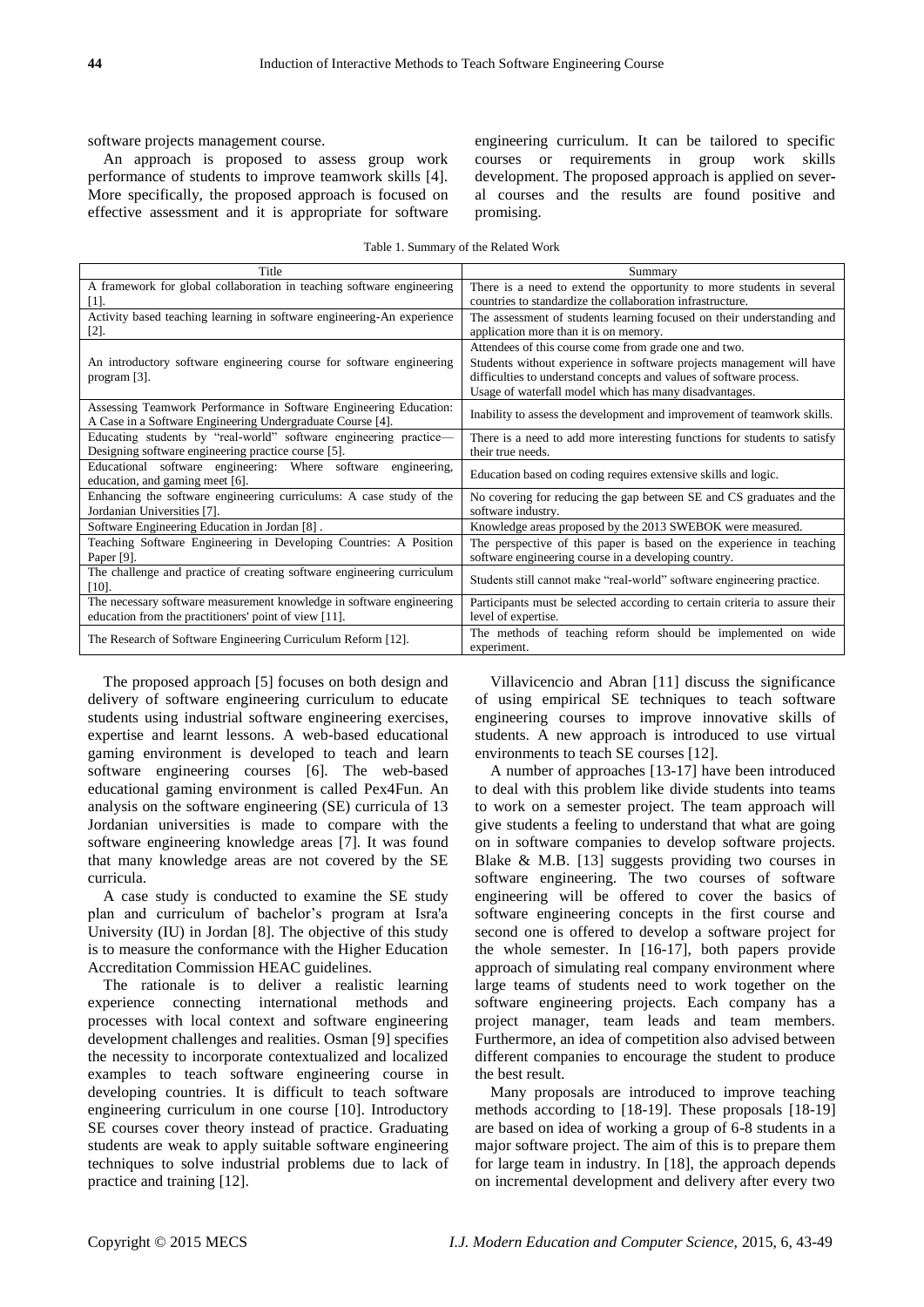weeks. Also, an instructor falls into multiple roles even also simulated customers like Amazon Company. In addition, student's knowledge built from previous and present one that will be gained in doing their projects [19]. Final projects will be analyzed using key performance areas (KPAs).

With reference to [20], the developed approach focusing on many skills such as managerial, engineering, team working and personal skills. Software engineering student must have adequate different skills rather than engineering skills. Students have to choose at least two skills from the managerial, three skills from engineering and Students must be achieved all personal skills.

Rusu and Swenson [21] present a new idea to a graduate student by appointing two instructor supervisors for the software engineering project. One of the instructors will be a full time facility time and other is part time industry time. This will give the student a combination of skills from both sectors.

Hadjerrouit [22] introduces a new approach is learnercentered Web-based instruction. This approach is based on three ideas. First, the software engineering education must become more realistic, which mean provide more real examples. Second, software engineering education moves closer to the learner. Third, learning process has to be more to Web technology.

According to [23], it produces an approach to the software engineering course based on the Problem-Based Learning Principles. PBL centers on the problem based to make students focus in solving it. PBL has three principles. First, every week, students solve problems. Second, students work together to solve problems. Third, the role of instructor should be helping the students rather than instruct them. Table 1 shows summary of the related work.

#### III. PROBLEM DEFINATION

There is a gap between software industry and academia due to current methods of teaching software engineering in many universities of world. Following is the problem identified from the literature review to address in this research [1][4][8].

"How to improve and enhance curriculum of software" engineering courses to bridge the gap between software industry and academia?"

#### IV. THE PROPOSED SOLUTION

Instructors should induct interactive methods to teach SE courses in addition to the regular classroom teaching. Most of the course material is theoretical and there is no incorporation of real projects or case studies from global software market. A numbers of instructors teaching SE course does not have software industry exposure. These faculty members teach weak knowledge to students. The weak knowledge prepares students inappropriate for the

software industry. There is no clear understanding to students about the course of SE, course learning outcomes and objectives due to no corporate training to complete degree projects. The involvement of software industry, while performing corporate training during the degree program, will improve the skills of SE students to bridge the gap between industry and academia. The proposed solution is based on the following four goals.

#### *A. Goal 1- Identify The Difficulties And Measure The Required Skills Of The Se Course*

We can compare the skills require in SE industry with current curriculum of Universities. This will help the instructors to teach SE courses more practically than theoretically. This comparison will also assist students to feel more comfortable, confident and increase their understanding about the subject matter. This goal will also help the educationists to add skills to curriculum to cater difficulties as major concerns in an efficient manner. Corporate training is proposed to improve the skills of students that are required in the software industry. Universities will select the software companies and students to be trained. Corporate training will be treated as equivalent to one regular semester in terms of credit hours. There will be evaluation after the training to grade the students. It is proposed to have two mentors for the students of corporate training. One mentor will be the employee of software company and second mentor will be instructor of university. Goal 1 can be used as a standard to make sure that students enrolling into SE courses have necessary background knowledge and enrich the contents with the industry compatible.

## *B. Goal 2- Teach The Software Engineering Course Using Mental-Map Technique*

Mental map technique is a very power skill to visualize something that one can see only in his/her head. It is used to express ideas and schemes using branches, images and colors rather than just words. Mental map relies on visual memory illustration to ease review and remember the rules and instructions. This method is used by human brain to think that is composed of neurons. This is exactly the way of the human mind in thinking and style of building mental maps. Mental map technique is also called cognitive mapping. Mental map technique can help SE students as follows.

- o More creative.
- o Save time.
- o Solve problems.
- o Increase the speed and efficiency of the study.
- o Ease the understanding.
- o Increase focusing.
- o Organize ideas.
- o Pass the exams successfully.
- o Remember things better.
- o Planning in efficient manner.
- o Improve communication with others.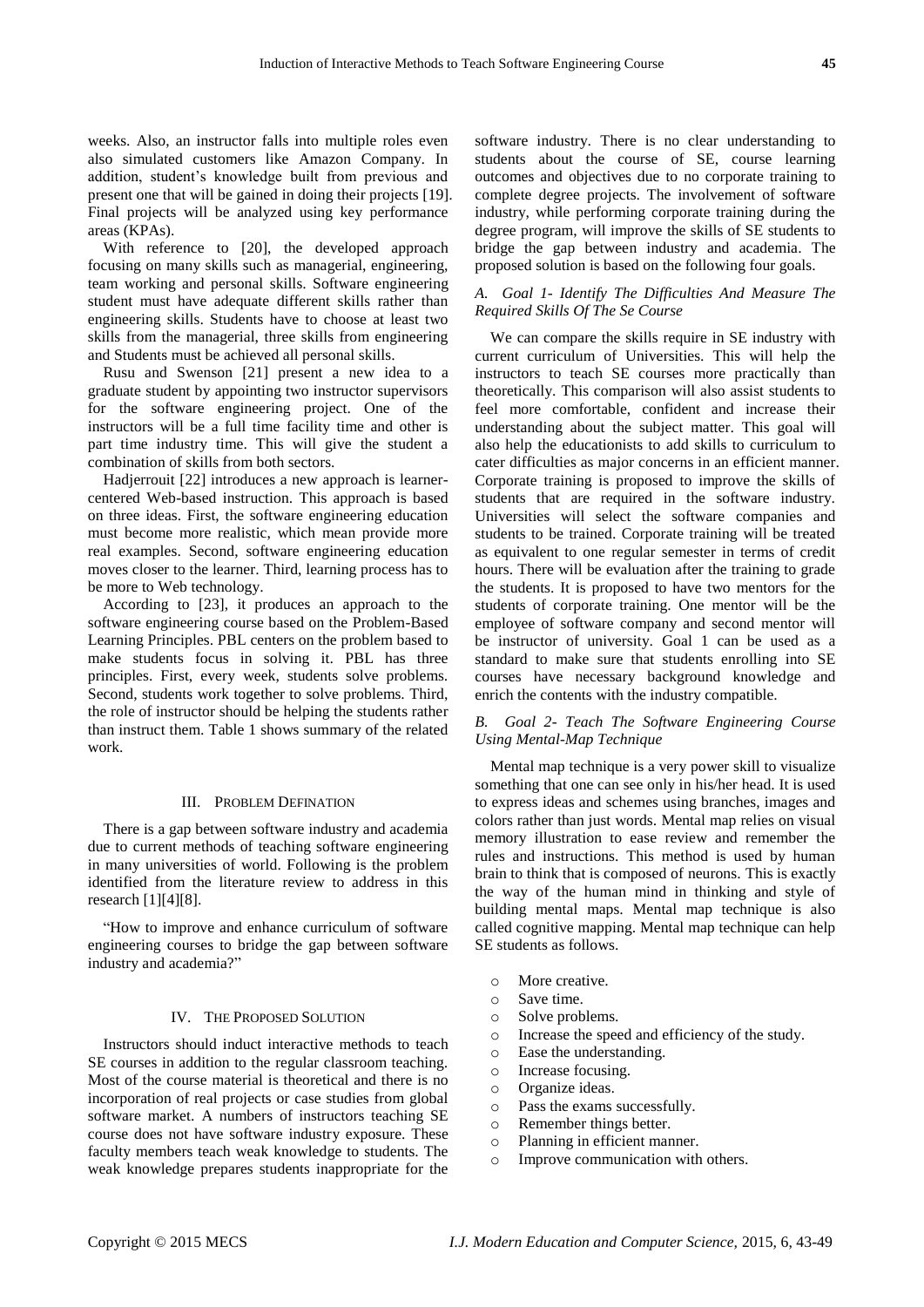

Fig. 2. Virtual Methods to Teach SE Course

Mental map helps the students to understand and focus larger and deeper and it results in saving time and improving test scores.

## *C. Goal3- Induct The Inquiry Strategy To Improve Quality And Excellence*

Instructors can use the inquiry strategy (Inquiry Method) that is based on the discovery and curiosity approaches. Students use their abilities to discover scientific knowledge to grasp concepts and generalizations. It is proposed for the instructors of SE course to induct self-review mechanism assessing students' knowledge and understanding with respect to quality and excellence. SE Students review their understanding following the basis of quality to achieve excellence and it is one of main advantages of this method. Fig. 1 shows the mechanism of self-reviewing.

#### *D. Goal 4- Effect Of Using Virtual Classrooms To Teach Se Course*

Effective communication between students and teachers has a key role to achieve success in teaching discipline. This research proposes to teach SE courses through virtual class rooms to achieve the benefits of globalization. Communication problems can be solved by integrating managerial and technical methods. Fig. 2 shows the usage of virtual class rooms. It is easier and comfortable for both professors and students. All the required information about SE course will be available over the Internet to facilitate communication among faculty and students. It is a quick method to update, upload and download course related materials. Virtual education is cost saving for the students. Flexible timing is another major advantage of the virtual classroom.

Stimulated and quick learners are permitted to move ahead at a much faster rate than the traditional classroom learning. Overall communication among students and between instructor and students is significantly improved via emails and instant messages.



Fig. 1. Mechanism of self-reviewing

#### V. VALIDATION

Questionnaire technique is used as a research method to validate the proposed solution. It is used to examine the responses of a relatively large number of participants. Questionnaire is composed of fifteen questions to cover the four goals of proposed solution. Goal 1 is identifying the difficulties and measuring required skills of the SE course. Goal 2 is to teach the software engineering course using mental-map technique. Goal 3 is to induct the inquiry strategy to improve quality and excellence. Goal 4 is set to measure the effects of using virtual classrooms to teach SE course. The questions should be answered in likert scale of five as shown in Table 2.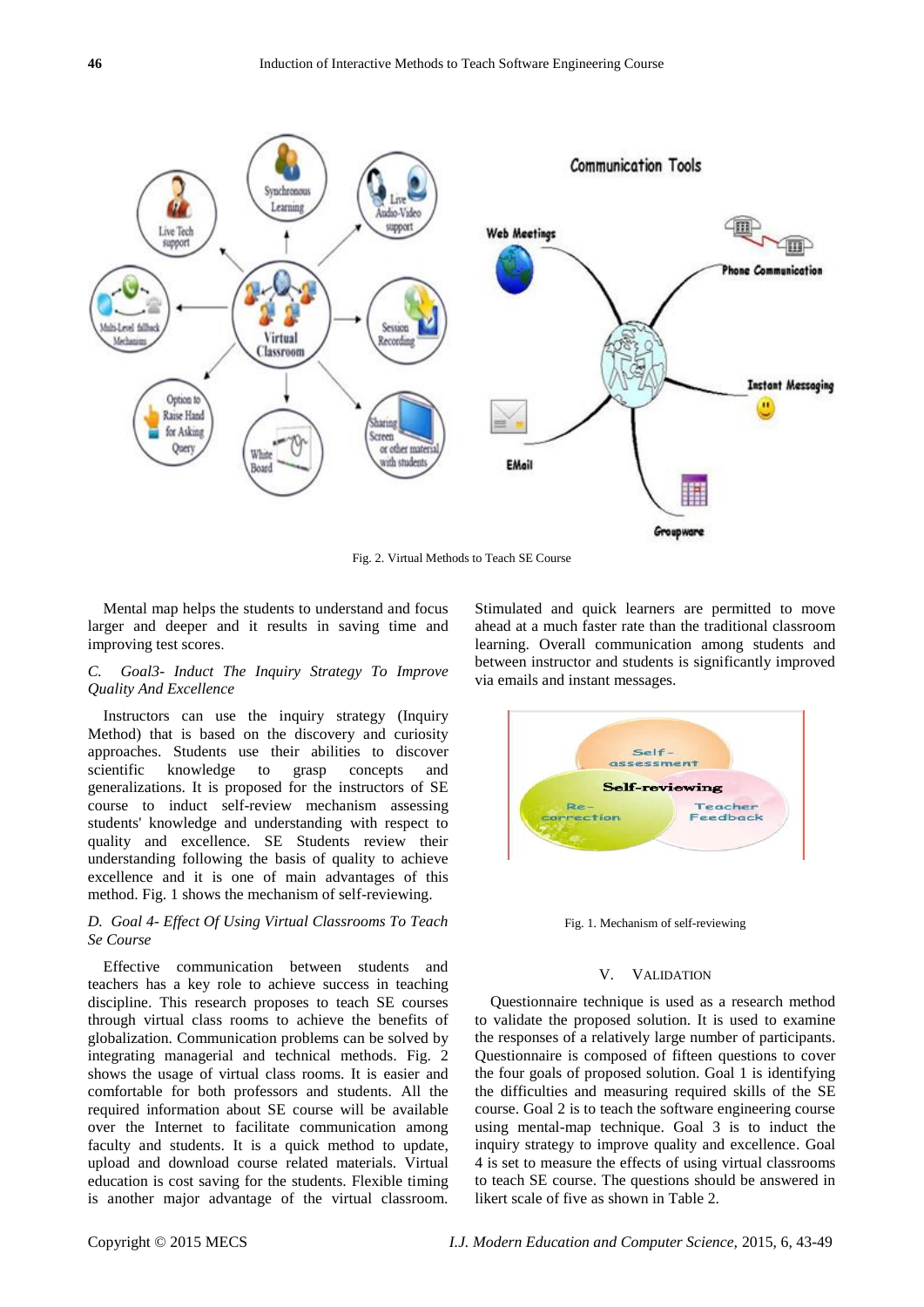Table 2. Likert scale used to evaluate questionnaire

| <b>Strongly Agreed</b>       |
|------------------------------|
| Agreed                       |
| Neither Agreed Nor Disagreed |
| Disagreed                    |
| <b>Strongly Disagreed</b>    |

## *A. Goal 1- Identify The Difficulties And Required Skills Of The Se*

The questions in this goal represent the difficulties and measure the required skills to attend the SE course. As shown in Table 3, 31.3% are agreed to establish FCIT center whereas 12.5% are strongly agreed. Furthermore, 29.4% are neither agreed nor disagreed. However, 14.7% are disagreed while other 12.2% are strongly disagreed. Fig. 3 depicts the same result graphically.

Table 3. Cumulative analysis of Goal 1

| Q.<br>No. | Strongly<br>Disagre | Disagreed | Neutral | Agreed | Strongl |
|-----------|---------------------|-----------|---------|--------|---------|
|           | ed                  |           |         |        | Agreed  |
|           |                     | 10        | 28      | 25     |         |
| 2         |                     | 19        | 30      | 18     |         |
| 3         |                     | 13        | 19      | 30     |         |
|           | 13                  |           | 17      | 27     | 18      |
| Total     | 39                  | 47        | 94      | 100    | 40      |
| Avg.      | 12.2                | 14.7      | 29.4    | 31.3   | 12.5    |



Fig. 3. Cumulative Analysis of Goal 1

Table 4. Cumulative analysis of Goal 2

| Q.<br>No. | Strongly<br>Disagre<br>ed | Disagre<br>ed | Neutral | Agreed | Strongly<br>Agreed |
|-----------|---------------------------|---------------|---------|--------|--------------------|
|           | 12                        |               | 15      | 24     | 24                 |
|           | 11                        |               | 28      | 25     |                    |
|           | 13                        |               | 30      | 25     |                    |
| Total     | 36                        | 18            | 73      | 74     | 39                 |
| Avg.      | 15                        | 7.5           | 30.4    | 30.8   | 16.3               |

## *B. Goal 2- Teach The Se Course Using Mental-Map Technique*

The questions in this goal measure how much mentalmap can play significant role on teaching and understanding. Table 4 shows that 30.8% are agreed and 16.3% strongly agreed to use mental-map. In another hand, 30.4% are responding neutral. However, 7.5% of responders are disagreed and 15% are strongly disagreed. Fig. 4 displays the results of Table 4 graphically.



Fig. 4. Cumulative Analysis of Goal 2

# *C. Goal3- Induct The Inquiry Strategy To Improve Quality And Excellence*

The questions set in this goal to evaluate the induction of inquiry strategy using self-review mechanism to improve quality and excellence. Table 5 shows that 32.2% of the respondents are agreed with this way and 20.9% are strongly agreed. Whereas 9.1% of the responders are disagreed and 13.1% are strongly disagreed. Also, 24.7% are neither agreed nor disagreed. Table 5 results are presented in fig. 5.

| Q.    | Strongly |           |         |        | Strongl |
|-------|----------|-----------|---------|--------|---------|
| No.   | Disagre  | Disagreed | Neutral | Agreed |         |
|       | ed       |           |         |        | Agreed  |
|       | 14       |           | 26      | 18     | 15      |
|       |          |           | 13      | 35     | 18      |
|       | 12       | 6         | 20      | 25     | 17      |
|       |          |           | 20      | 25     | 17      |
| Total | 42       | 29        | 79      | 103    | 67      |
| Avg.  | 13.1     | 9.1       | 24.7    | 32.2   | 20.9    |



Fig. 5. Cumulative Analysis of Goal 3

Table 6. Cumulative analysis of Goal 4

| Q.<br>No. | Strongly<br>Disagre<br>ed | Disagreed | Neutral | Agreed | Strongl<br>Agreed |
|-----------|---------------------------|-----------|---------|--------|-------------------|
|           |                           |           | 21      | 25     | 18                |
| 2         |                           |           | 24      | 27     | 14                |
| 3         | 9                         | 13        | 26      | 20     | 12                |
|           |                           | 13        | 22      | 26     | 12                |
| Total     | 31                        | 42        | 93      | 98     | 56                |
| Avg.      | 9.7                       | 13.1      | 29.1    | 30.6   | 17.5              |

*D. Goal 4- Effect Of Using Virtual Classrooms To Teach Se Course*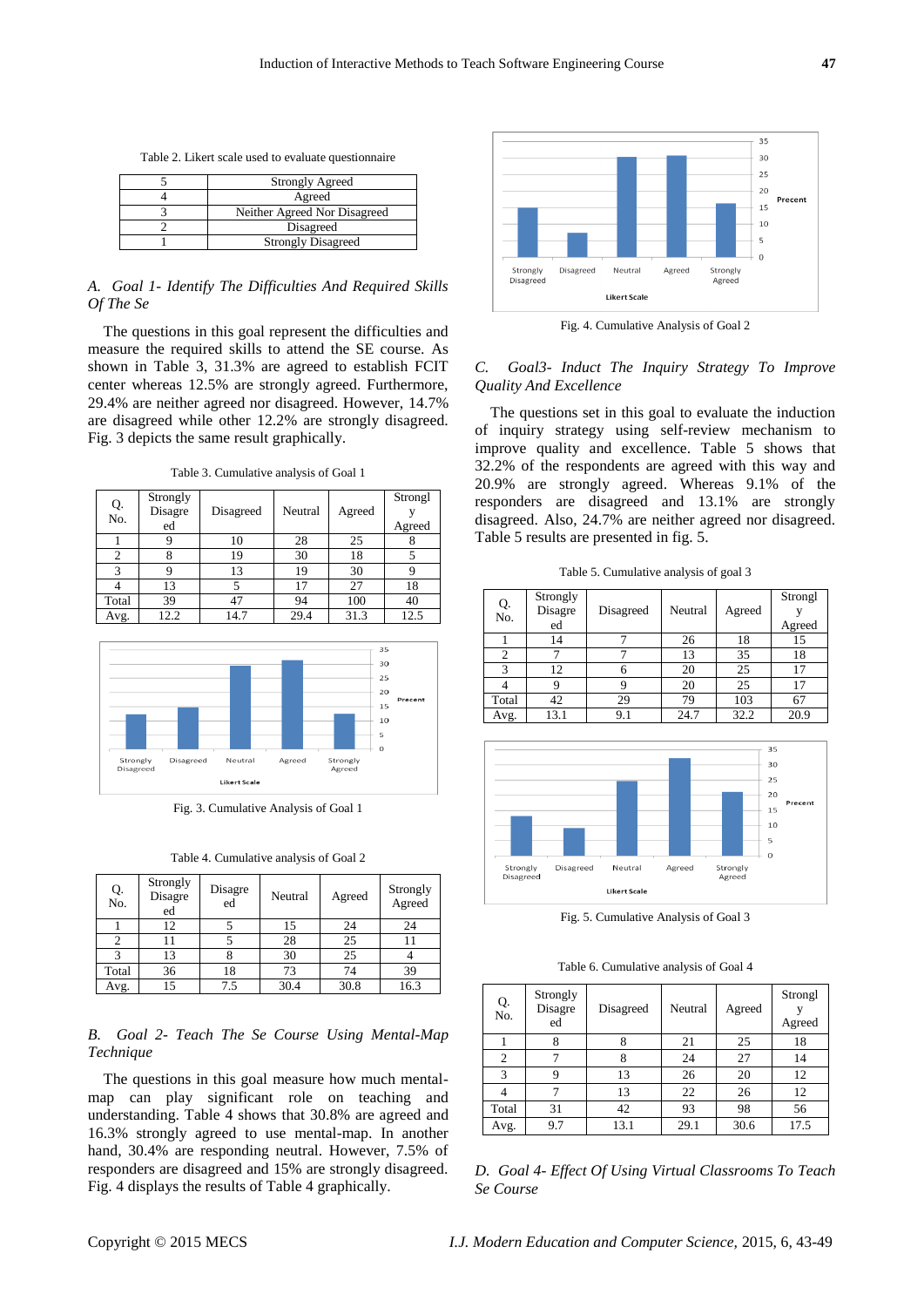Four questions are asked to evaluate the effect of teaching SE course using virtual class rooms. The results are displayed in the Table 6. Table 6 shows that 30.6% of the respondents are agreed and 17.5% the participants are strongly agreed about the profound effects of using virtual classrooms to teach SE course. 29.1% of the respondents are neither agreed nor disagreed to use virtual class rooms. However, 13.1% of the participants are disagreed and 9.7% of the respondents are strongly disagreed. Fig. 6 depicts the cumulative results of goal 4.



Fig. 6. Cumulative Analysis of Goal 4

#### VI. CONCLUSION

One of the difficult tasks is to teach SE course in such a way that prepares the students to be equipped with necessary skills require in the software industry. SE track courses are one of the pillars of the computer science and information technology degree programs offered in all the top universities of world. This paper is written in support of inducting interactive methods to teach software engineering courses to equip students with the skills that are required in the software industry. The current methods of teaching SE courses are more theoretical than the practical due to a gap between industry and academia. Majority of students face difficulties in the software industry lacking in the required skills to be hired in good companies. A solution is proposed in this paper to address this problem that is divided into four goals. Goal 1 is used to identify the difficulties and required skills to attend the SE course. This goal will also help the educationists to update the contents of SE courses to be industry compatible and it is also proposed to introduce corporate training in terms of credit hours as equivalent to regular semester courses. The proposed corporate training will enhance the expertise of students and prepare them more familiar and comfortable to achieve desired outcomes of SE industry. Goal 2 is proposed to teach SE courses using metal map technique. It is proposed to induct the inquiry strategy to improve quality and excellence in goal 3. It is proposed to teach SE courses using virtual classrooms in goal 4. A survey is conducted to evaluate the proposed goals and the results are found encouraging in enhancing and improving SE curriculum to bridge the gap between software industry and academia.

#### ACKNOWLEDGEMENTS

First of all, I am thankful to Allah to complete this research. I am also thankful to my parents to support me again and again. Special regards and thanks to my supervisor Dr. M. Rizwan Jameel Qureshi. He guided and helped me to learn step by step throughout this research to complete this paper.

#### **REFERENCES**

- <span id="page-5-0"></span>[1] J. Ding, "A framework for global collaboration in teaching software engineering," in *Collaborative Teaching of Globally Distributed Software Development (CTGDSD), 2013 3rd International Workshop on*, 2013, pp. 30-34.
- <span id="page-5-1"></span>[2] P. Desai and G. Joshi, "Activity based teaching learning in software engineering-An experience," in *Engineering Education: Innovative Practices and Future Trends (AICERA), 2012 IEEE International Conference on*, 2012, pp. 1-6.
- <span id="page-5-2"></span>[3] D. Shao, B. Luo, E. Ding, and Q. Liu, "An introductory software engineering course for software engineering program," in *Software Engineering Education and Training (CSEE&T), 2011 24th IEEE-CS Conference on*, 2011, pp. 411-415.
- <span id="page-5-3"></span>[4] J. Chen, G. Qiu, L. Yuan, L. Zhang, and G. Lu, "Assessing Teamwork Performance in Software Engineering Education: A Case in a Software Engineering Undergraduate Course," in *Software Engineering Conference (APSEC), 2011 18th Asia Pacific*, 2011, pp. 17-24.
- <span id="page-5-4"></span>[5] Y. Sun and X. Liu, "Educating students by "real-world" software engineering practice—Designing software engineering practice course," in *Computer Science & Education (ICCSE), 2012 7th International Conference on*, 2012, pp. 1356-1359.
- <span id="page-5-5"></span>[6] T. Xie, N. Tillmann, and J. De Halleux, "Educational software engineering: Where software engineering, education, and gaming meet," in *Games and Software Engineering (GAS), 2013 3rd International Workshop on*, 2013, pp. 36-39.
- <span id="page-5-6"></span>[7] S. Hanna, H. Jaber, F. A. Jaber, T. A. Shalaby, and A. Almasalmeh, "Enhancing the software engineering curriculums: A case study of the Jordanian Universities," in *Software Engineering Education and Training (CSEE&T), 2014 IEEE 27th Conference on*, 2014, pp. 84- 93.
- <span id="page-5-7"></span>[8] F. Al-Zaghoull, A. Hudaib, and M. Ahed, "Software Engineering Education in Jordan," in *Computer Science and Information Technology (CSIT), 2014 6th International Conference on*, 2014, pp. 127-132.
- [9] R. Osman, "Teaching Software Engineering in Developing Countries: A Position Paper," in *Computer Software and Applications Conference (COMPSAC), 2012 IEEE 36th Annual*, 2012, pp. 648-653.
- <span id="page-5-8"></span>[10] Y. Sun, "The challenge and practice of creating Software Engineering curriculum," in *Software Engineering Education and Training (CSEE&T), 2011 24th IEEE-CS Conference on*, 2011, pp. 497-501.
- <span id="page-5-9"></span>[11] M. Villavicencio and A. Abran, "The necessary software measurement knowledge in software engineering education from the practitioners' point of view," in *Electrical & Computer Engineering (CCECE), 2012 25th IEEE Canadian Conference on*, 2012, pp. 1-5.
- [12] A. Abulrub, A. N. Attridge, and M. A. Williams, "Virtual reality in engineering education: The future of creative